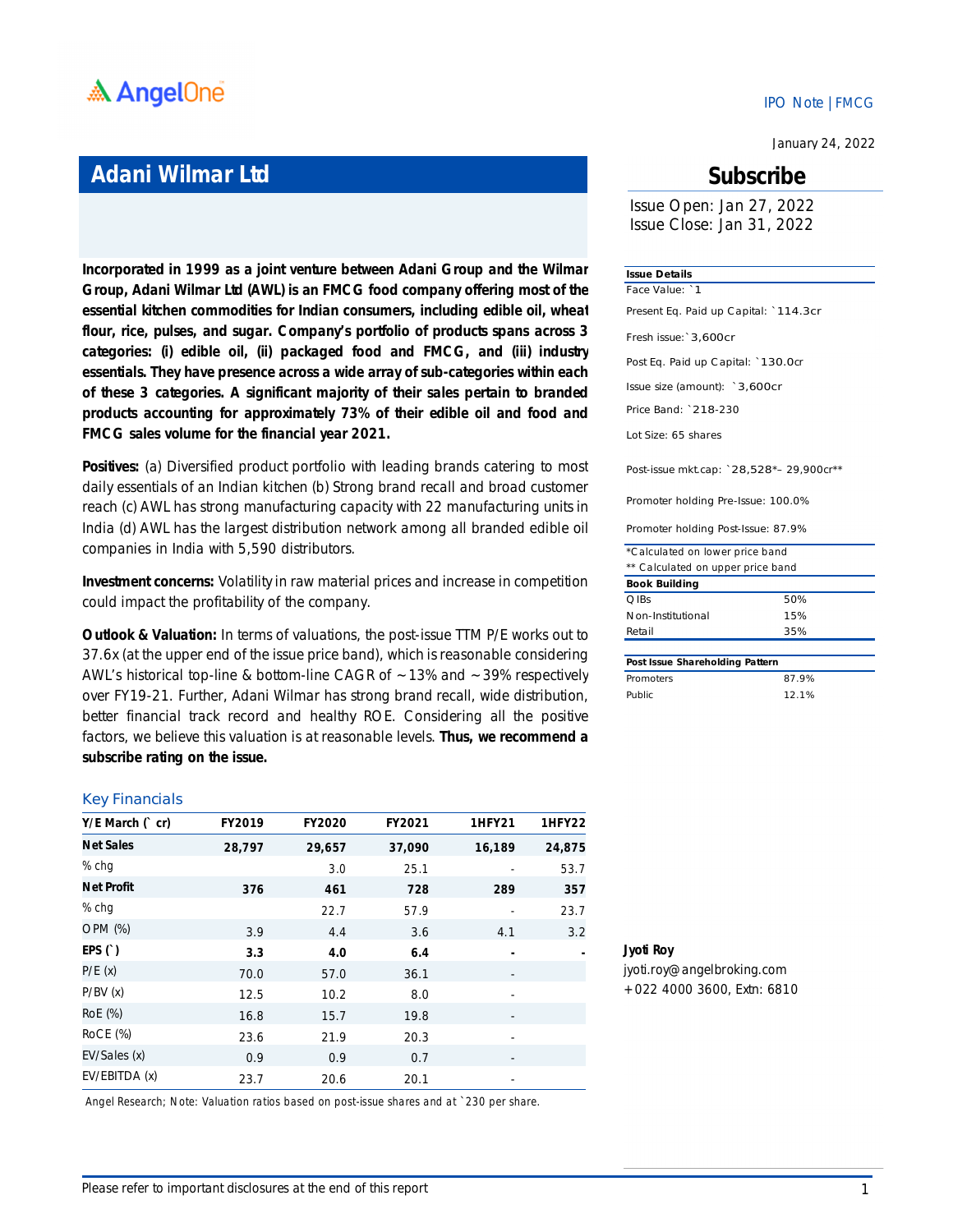### Company background

Incorporated in 1999 as a joint venture between Adani Group and the Wilmar Group, Adani Wilmar is an FMCG food company offering most of the essential kitchen commodities for Indian consumers, including edible oil, wheat flour, rice, pulses, and sugar. The company also offers a diverse range of industry essentials, including oleochemicals, castor oil and its derivatives, and de-oiled cakes. The company's products are offered under a diverse range of brands across a broad price spectrum and cater to different customer groups.

The company's product portfolio is categorized into (i) edible oil, (ii) packaged food and FMCG, and (iii) industry essentials. "Fortune", the company's flagship brand, is the largest selling edible oil brand in India. Recently the company has focused on value-added products and has launched products such as edible oil products, rice bran health oil, fortified foods, ready-to-cook soya chunks, khichdi, etc in line with this.

The company operates 22 plants located across 10 states in India, comprising 10 crushing units and 19 refineries. The company's refinery in Mundra is one of the largest single-location refineries in India with a capacity of 5,000 MT per day. In addition to the 22 plants Adani Wilmar, also used 36 leased tolling units as of Sep 31, 2021, for additional manufacturing capacities.

As of September 30, 2021, the company had 5,590 distributors in India located in 28 states, and eight union territories, catering to over 1.6 million retail outlets (Source: Technopak Report). Further, the company had 88 depots in India, with an aggregate storage space of approx. 1.8 million square feet across the country.

### Issue details

AWL is raising ₹3,600cr through fresh issue in the price band of ₹218-230.

| No of shares | (Pre-issue)   | %       | (Post-issue)  | %       |
|--------------|---------------|---------|---------------|---------|
|              |               |         |               |         |
| Promoter     | 1,142,948,860 | 100.00% | 1,142,948,860 | 87.92%  |
| Public       | ΝA            | ٠       | 157,038,646   | 12.08%  |
| Total        | 1,142,948,860 | 100.00% | 1,299,987,506 | 100.00% |

Exhibit 1: Pre and post IPO shareholding pattern

*Source: Source: RHP, Note: Calculated on upper price band*

### Objectives of the Offer

- Funding capital expenditure for expansion of existing manufacturing facilities and developing new manufacturing facilities - ₹1,900cr
- Repayment/prepayment of borrowings ₹1058.9cr
- Funding strategic acquisitions and investments -₹450cr; and
- General corporate purposes.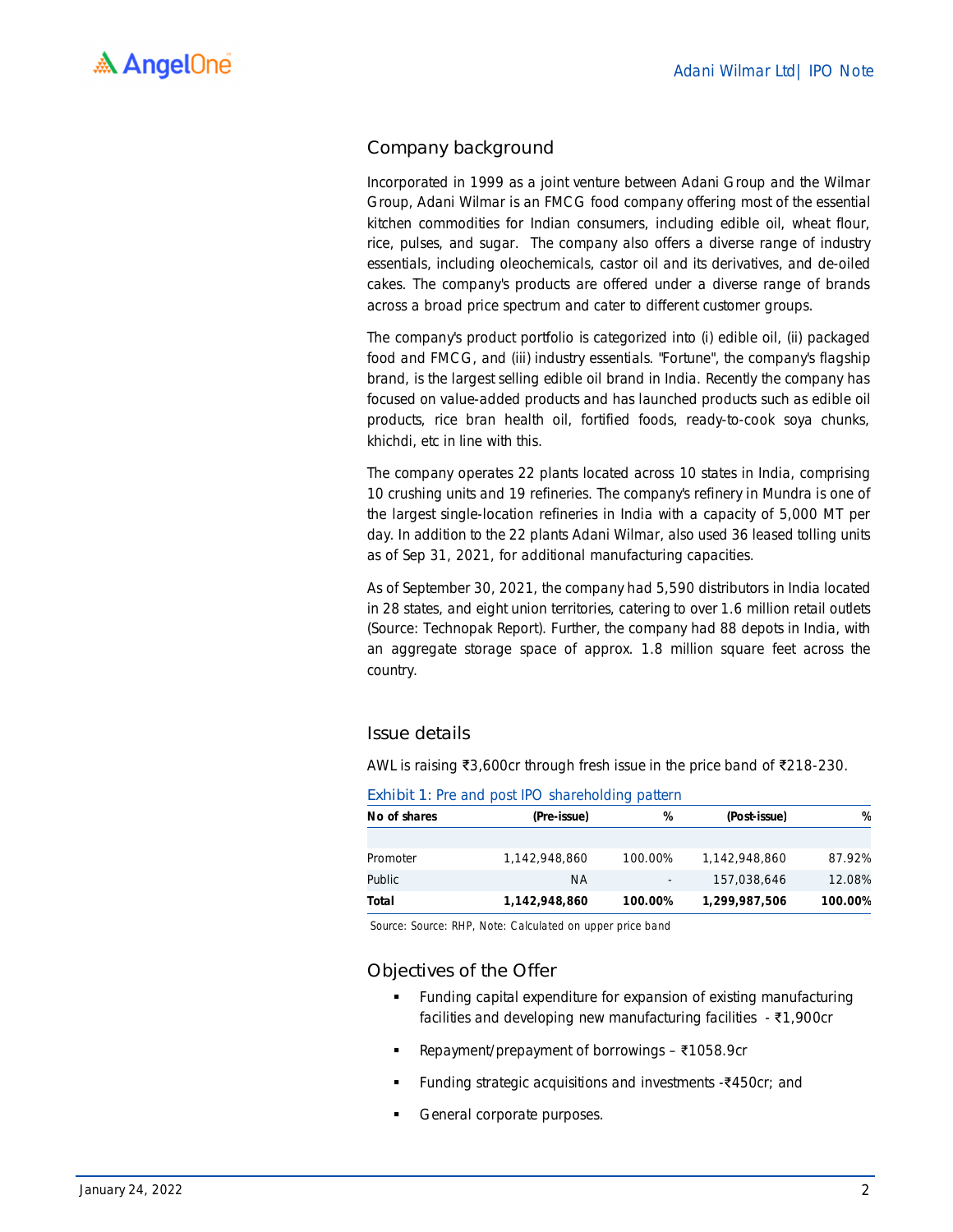| Y/E March (`cr)               | FY2019 | FY2020 | FY2021 |
|-------------------------------|--------|--------|--------|
| <b>Net Sales</b>              | 28,797 | 29,657 | 37,090 |
| % chq                         |        | 3.0    | 25.1   |
| <b>Total Expenditure</b>      | 27,666 | 28,348 | 35,765 |
| <b>Raw Material</b>           | 24,119 | 24,451 | 31,518 |
| Personnel                     | 207    | 224    | 322    |
| <b>Others Expenses</b>        | 3,340  | 3,672  | 3,925  |
| <b>EBITDA</b>                 | 1,131  | 1,310  | 1,325  |
| % chq                         |        | 15.8   | 1.2    |
| (% of Net Sales)              | 3.9    | 4.4    | 3.6    |
| Depreciation& Amortisation    | 199    | 241    | 267    |
| <b>EBIT</b>                   | 932    | 1,068  | 1,058  |
| % chq                         |        | 14.6   | (1.0)  |
| (% of Net Sales)              | 3.2    | 3.6    | 2.9    |
| Interest & other Charges      | 487    | 569    | 407    |
| Other Income                  | 122    | 110    | 105    |
| $(%$ of PBT)                  | 21.5   | 18.1   | 13.9   |
| <b>Recurring PBT</b>          | 567    | 609    | 757    |
| % chg                         |        | 7.4    | 24.2   |
| Tax                           | 212    | 206    | 104    |
| $(%$ of PBT)                  | 37.4   | 33.8   | 13.7   |
| PAT before P/L Asso.Co.       | 355    | 403    | 653    |
| Share in profit of Associates | 21     | 58     | 75     |
| PAT after P/L Asso.Co.        | 376    | 461    | 728    |
| Basic EPS (Rs)                | 3.3    | 4.0    | 6.4    |
| % chg                         |        | 22.7   | 57.9   |

### Exhibit 2: Consolidated Profit & Loss Statement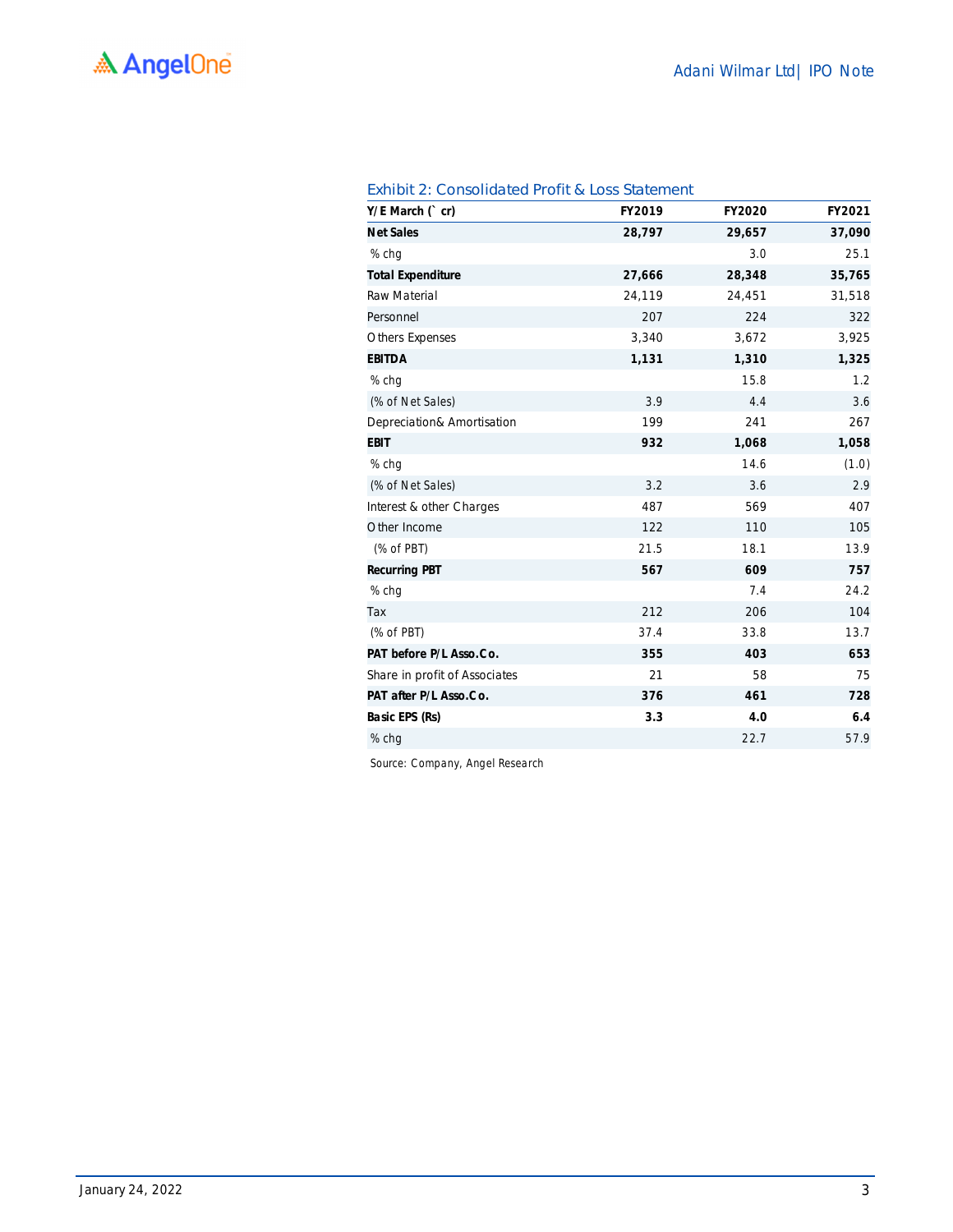| $Y/E$ March $('cr)$         | <b>FY2019</b> | <b>FY2020</b> | FY2021 |
|-----------------------------|---------------|---------------|--------|
| <b>SOURCES OF FUNDS</b>     |               |               |        |
| <b>Equity Share Capital</b> | 114           | 114           | 114    |
| Reserves& Surplus           | 1,997         | 2,456         | 3,184  |
| <b>Shareholders Funds</b>   | 2,111         | 2,571         | 3,298  |
| <b>Total Loans</b>          | 1,829         | 2,300         | 1,904  |
| Deferred Tax Liability      | 383           | 440           | 290    |
| <b>Total Liabilities</b>    | 4,324         | 5,311         | 5,492  |
| <b>APPLICATION OF FUNDS</b> |               |               |        |
| <b>Net Block</b>            | 3,027         | 3,758         | 3,701  |
| Capital Work-in-Progress    | 570           | 325           | 531    |
| <b>Investments</b>          | 147           | 206           | 332    |
| <b>Current Assets</b>       | 7,858         | 7,497         | 8,763  |
| Inventories                 | 4,042         | 3,826         | 4,778  |
| <b>Sundry Debtors</b>       | 1,258         | 921           | 1,515  |
| Cash                        | 1,215         | 1,432         | 1,188  |
| Loans & Advances            | 1,116         | 1,152         | 1,150  |
| <b>Other Assets</b>         | 227           | 166           | 132    |
| <b>Current liabilities</b>  | 7,374         | 6,526         | 7,916  |
| <b>Net Current Assets</b>   | 484           | 971           | 847    |
| <b>Deferred Tax Asset</b>   | 95            | 51            | 81     |
| <b>Total Assets</b>         | 4,324         | 5,311         | 5,492  |

### Consolidated Balance Sheet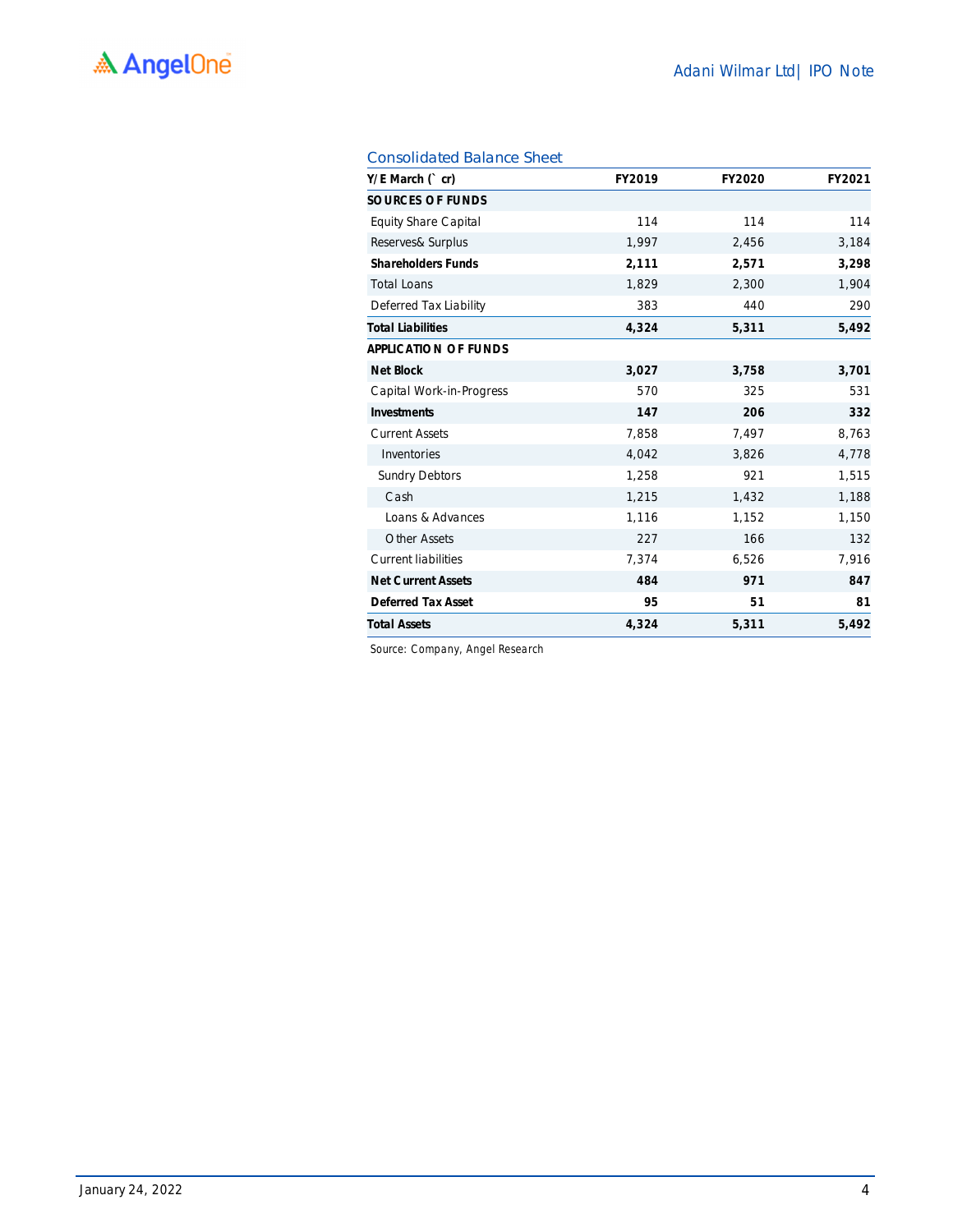| $Y/E$ March $('cr)$              | FY2019      | <b>FY2020</b>  | FY2021   |
|----------------------------------|-------------|----------------|----------|
| Profit before tax                | 567         | 609            | 757      |
| Depreciation                     | 199         | 241            | 267      |
| Change in Working Capital        | 837         | (495)          | 108      |
| Interest / Dividend (Net)        | 262         | 338            | 260      |
| Direct taxes paid                | (134)       | (121)          | (294)    |
| Others                           | (39)        | 209            | (172)    |
| <b>Cash Flow from Operations</b> | 1693        | 781            | 926      |
| (Inc.)/ Dec. in Fixed Assets     | (908)       | (631)          | (462)    |
| (Inc.)/ Dec. in Investments      | (26)        | 124            | (22)     |
| Cash Flow from Investing         | (934)       | (506)          | (484)    |
| <b>Issue of Equity</b>           | 0           | $\Omega$       | $\Omega$ |
| Inc./(Dec.) in Ioans             | (424)       | 396            | (395)    |
| Dividend Paid (Incl. Tax)        | $\mathbf 0$ | $\overline{0}$ | $\Omega$ |
| Interest / Dividend (Net)        | (338)       | (404)          | (336)    |
| Cash Flow from Financing         | (762)       | (8)            | (731)    |
| Inc./(Dec.) in Cash              | (3)         | 267            | (289)    |
| <b>Opening Cash balances</b>     | 82          | 79             | 346      |
| <b>Closing Cash balances</b>     | 79          | 346            | 57       |

### Exhibit 3: Consolidated Cash Flow Statement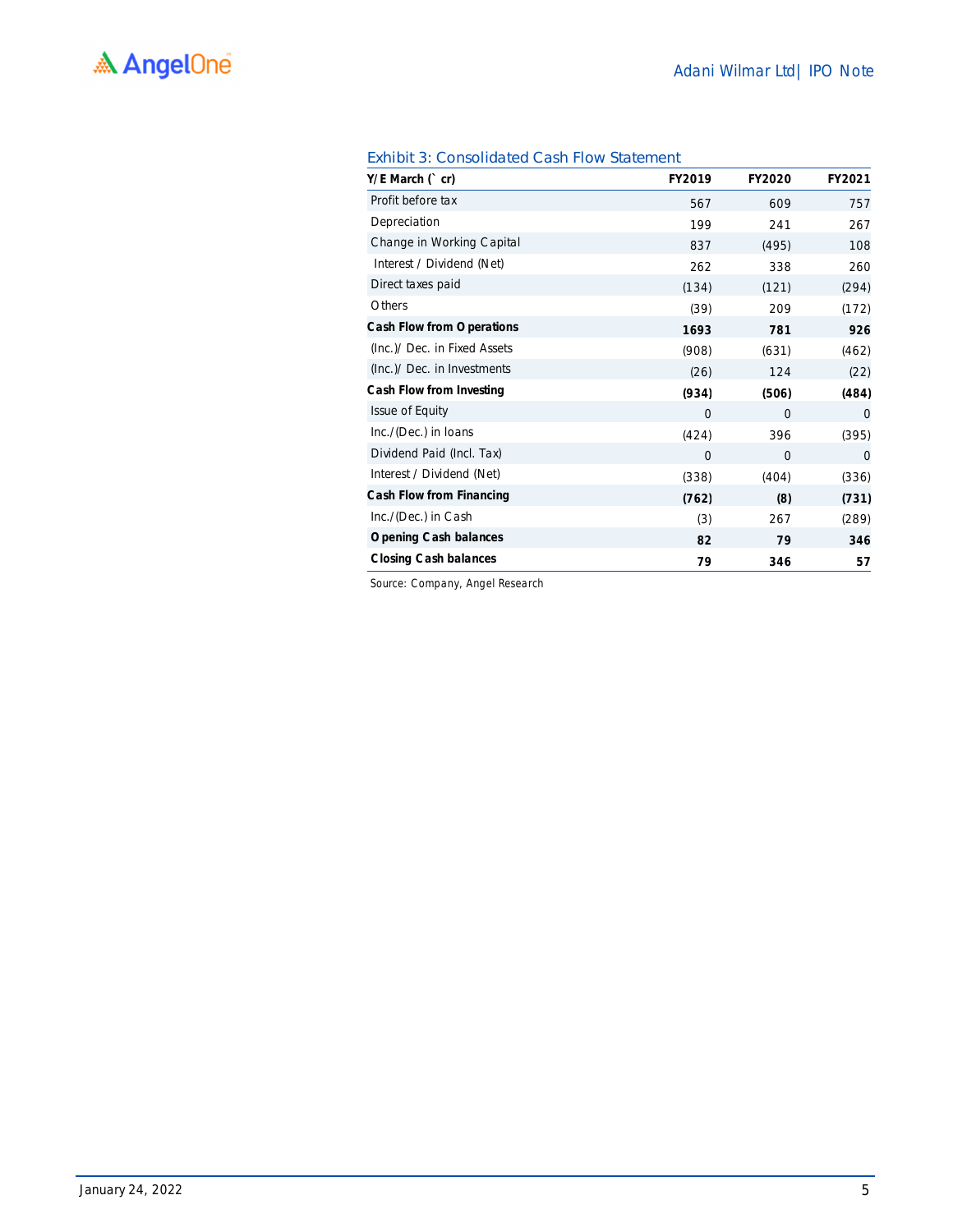| <b>Key Ratios</b> |  |
|-------------------|--|
|                   |  |

| Y/E March                              | <b>FY2019</b> | <b>FY2020</b> | FY2021 |
|----------------------------------------|---------------|---------------|--------|
| Valuation Ratio (x)                    |               |               |        |
| P/E (on FDEPS)                         | 70.0          | 57.0          | 36.1   |
| P/CEPS                                 | 47.4          | 40.8          | 28.6   |
| P/BV                                   | 12.5          | 10.2          | 8.0    |
| <b>EV/Sales</b>                        | 0.9           | 0.9           | 0.7    |
| EV/EBITDA                              | 23.7          | 20.6          | 20.1   |
| EV / Total Assets                      | 6.2           | 5.1           | 4.9    |
| Per Share Data ()                      |               |               |        |
| EPS (Basic)                            | 3.3           | 4.0           | 6.4    |
| EPS (fully diluted)                    | 3.3           | 4.0           | 6.4    |
| Cash EPS                               | 4.8           | 5.6           | 8.0    |
| <b>Book Value</b>                      | 18.5          | 22.5          | 28.9   |
| Returns (%)                            |               |               |        |
| <b>ROCE</b>                            | 23.6          | 21.9          | 20.3   |
| Angel ROIC (Pre-tax)                   | 36.1          | 33.0          | 28.7   |
| <b>ROE</b>                             | 16.8          | 15.7          | 19.8   |
| Turnover ratios (x)                    |               |               |        |
| Asset Turnover (Net Block)             | 9.5           | 7.9           | 10.0   |
| Inventory / Sales (days)               | 51            | 47            | 47     |
| Receivables (days)                     | 16            | 11            | 15     |
| Payables (days)                        | 31            | 18            | 10     |
| Working capital cycle (ex-cash) (days) | 36            | 40            | 52     |